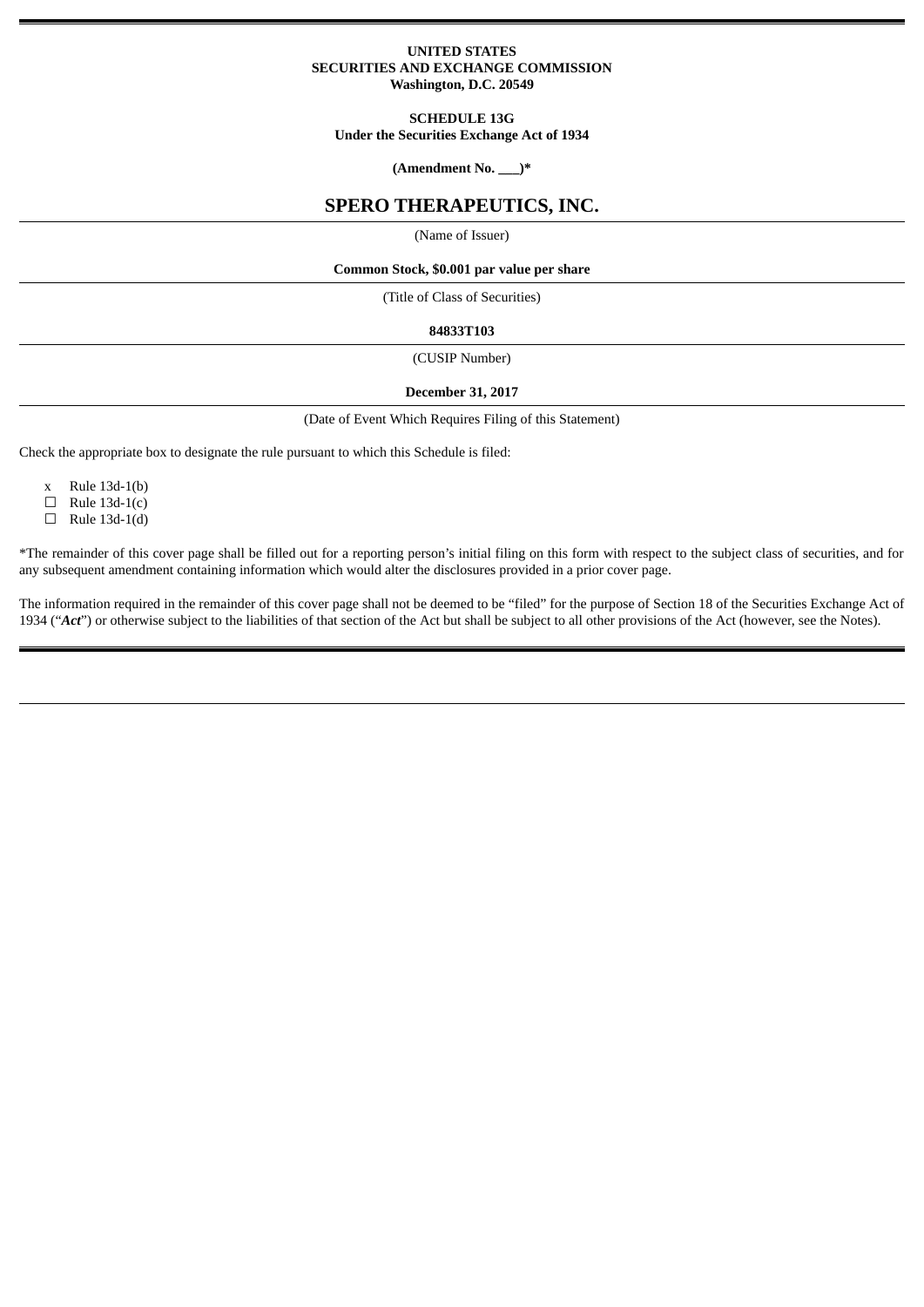# CUSIP No. **84833T103 13G**

| 1.                                                                                             | Names of Reporting Persons.<br>I.R.S. Identification Nos. of above persons (entities only).<br><b>RA Capital Management, LLC</b> |                                                                                                                                                                                                                             |                  |  |  |
|------------------------------------------------------------------------------------------------|----------------------------------------------------------------------------------------------------------------------------------|-----------------------------------------------------------------------------------------------------------------------------------------------------------------------------------------------------------------------------|------------------|--|--|
| 2.                                                                                             | Check the Appropriate Box if a Member of a Group (See Instructions)<br>(a)<br>$\perp$<br>(b)<br>$\Box$                           |                                                                                                                                                                                                                             |                  |  |  |
| 3.                                                                                             | <b>SEC Use Only</b>                                                                                                              |                                                                                                                                                                                                                             |                  |  |  |
| 4.                                                                                             | Citizenship or Place of Organization<br><b>Massachusetts</b>                                                                     |                                                                                                                                                                                                                             |                  |  |  |
| Number of<br><b>Shares</b><br>Beneficially<br>Owned by<br><b>Each Reporting</b><br>Person With | 5.                                                                                                                               | <b>Sole Voting Power</b>                                                                                                                                                                                                    | 0 shares         |  |  |
|                                                                                                | 6.                                                                                                                               | <b>Shared Voting Power</b>                                                                                                                                                                                                  | 1,225,647 shares |  |  |
|                                                                                                | 7.                                                                                                                               | Sole Dispositive Power                                                                                                                                                                                                      | 0 shares         |  |  |
|                                                                                                | 8.                                                                                                                               | <b>Shared Dispositive Power</b>                                                                                                                                                                                             | 1,225,647 shares |  |  |
| 9.                                                                                             | Aggregate Amount Beneficially Owned by Each Reporting Person                                                                     |                                                                                                                                                                                                                             |                  |  |  |
|                                                                                                | 1,225,647 shares                                                                                                                 |                                                                                                                                                                                                                             |                  |  |  |
| 10.                                                                                            | Check if the Aggregate Amount in Row (9) Excludes<br>$\mathsf{L}$<br>Certain Shares (See Instructions)                           |                                                                                                                                                                                                                             |                  |  |  |
| 11.                                                                                            | Percent of Class Represented by Amount in Row (9)<br>$8.5\%$ <sup>1</sup>                                                        |                                                                                                                                                                                                                             |                  |  |  |
| 12.                                                                                            | Type of Reporting Person (See Instructions)<br><b>IA</b>                                                                         |                                                                                                                                                                                                                             |                  |  |  |
| 1 տար                                                                                          | and a distance and a                                                                                                             | $-4.4$ and $-1.4$ and $-1.4$ and $-1.4$ and $-1.4$ and $-1.4$ and $-1.4$ and $-1.4$ and $-1.4$ and $-1.4$ and $-1.4$ and $-1.4$ and $-1.4$ and $-1.4$ and $-1.4$ and $-1.4$ and $-1.4$ and $-1.4$ and $-1.4$ and $-1.4$ and |                  |  |  |

<sup>&</sup>lt;sup>1</sup> The percentage calculation assumes that there are currently 14,369,182 outstanding shares of Common Stock of the Issuer, based on the Issuer's Form 10-Q as filed with the Securities and Exchange Commission ("SEC") on December 14, 2017.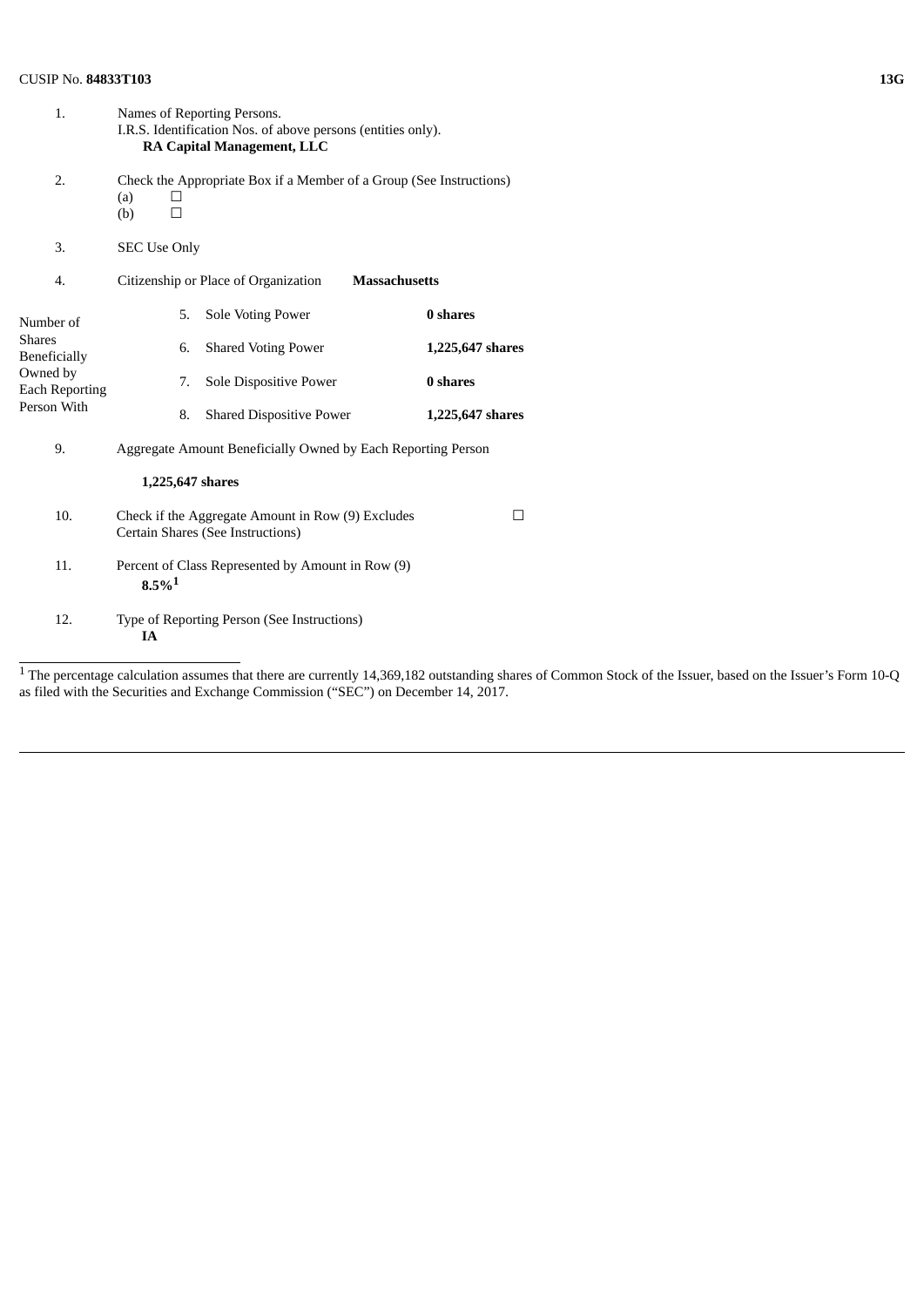# CUSIP No. **84833T103 13G**

| 1.                                                                                             | Names of Reporting Persons.<br>I.R.S. Identification Nos. of above persons (entities only).<br><b>Peter Kolchinsky</b> |                                 |                  |  |  |
|------------------------------------------------------------------------------------------------|------------------------------------------------------------------------------------------------------------------------|---------------------------------|------------------|--|--|
| 2.                                                                                             | Check the Appropriate Box if a Member of a Group (See Instructions)<br>(a)<br>(b)                                      |                                 |                  |  |  |
| 3.                                                                                             | <b>SEC Use Only</b>                                                                                                    |                                 |                  |  |  |
| 4.                                                                                             | Citizenship or Place of Organization<br><b>United States</b>                                                           |                                 |                  |  |  |
| Number of<br><b>Shares</b><br>Beneficially<br>Owned by<br><b>Each Reporting</b><br>Person With | 5.                                                                                                                     | <b>Sole Voting Power</b>        | 0 shares         |  |  |
|                                                                                                | 6.                                                                                                                     | <b>Shared Voting Power</b>      | 1,225,647 shares |  |  |
|                                                                                                | 7.                                                                                                                     | Sole Dispositive Power          | 0 shares         |  |  |
|                                                                                                | 8.                                                                                                                     | <b>Shared Dispositive Power</b> | 1,225,647 shares |  |  |
| 9.                                                                                             | Aggregate Amount Beneficially Owned by Each Reporting Person                                                           |                                 |                  |  |  |
|                                                                                                | 1,225,647 shares                                                                                                       |                                 |                  |  |  |
| 10.                                                                                            | Check if the Aggregate Amount in Row (9) Excludes<br>П<br>Certain Shares (See Instructions)                            |                                 |                  |  |  |
| 11.                                                                                            | Percent of Class Represented by Amount in Row (9)<br>$8.5\%$ <sup>1</sup>                                              |                                 |                  |  |  |
| 12.                                                                                            | Type of Reporting Person (See Instructions)<br>IN                                                                      |                                 |                  |  |  |
| $1 -$                                                                                          |                                                                                                                        |                                 |                  |  |  |

<sup>&</sup>lt;sup>1</sup> The percentage calculation assumes that there are currently 14,369,182 outstanding shares of Common Stock of the Issuer, based on the Issuer's Form 10-Q as filed with the Securities and Exchange Commission ("SEC") on December 14, 2017.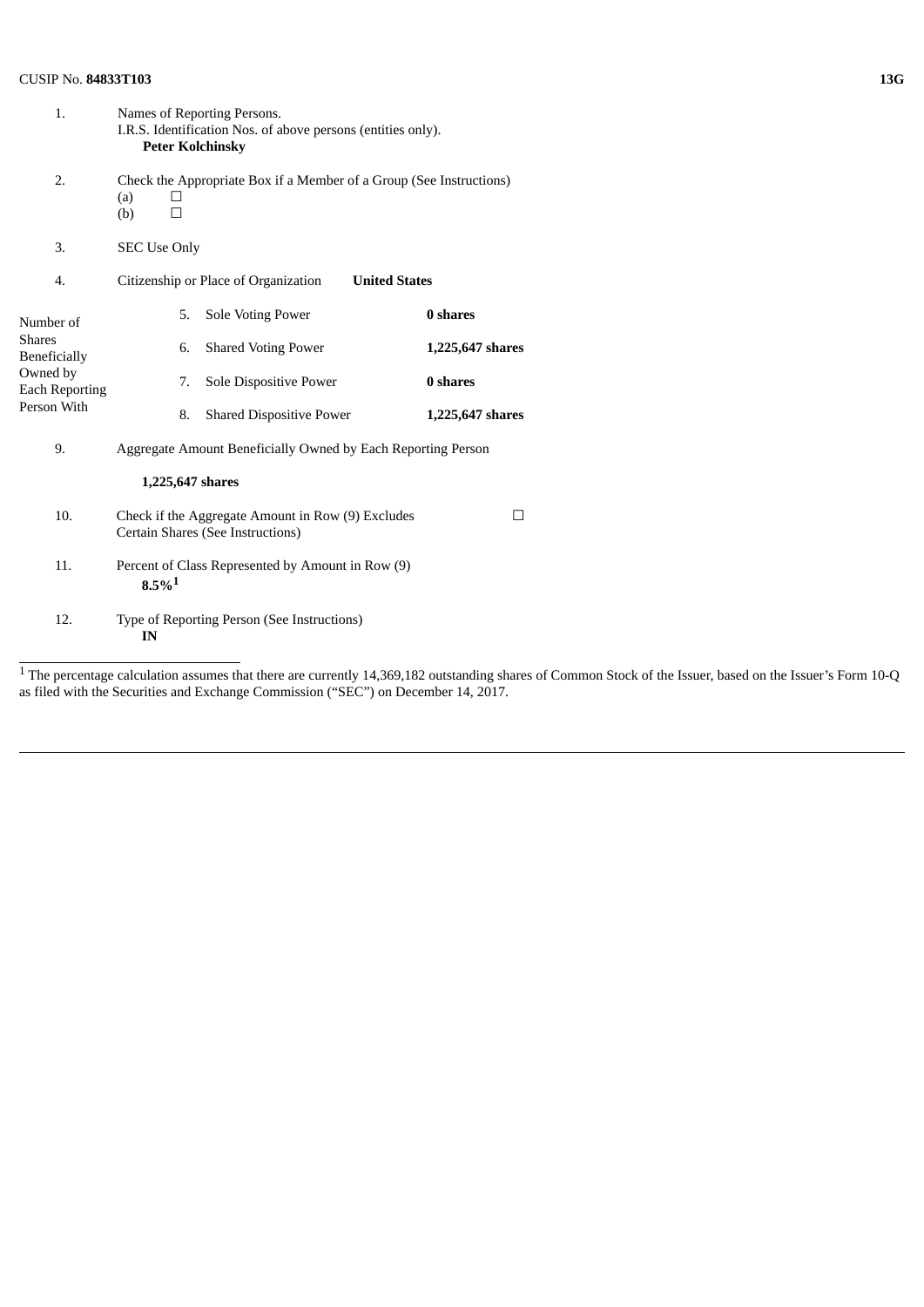## **Item 1.**

# (b) **Address of the Issuer's Principal Executive Offices:** 675 Massachusetts Avenue, 14 th Floor, Cambridge, Massachusetts 02139.

### **Item 2.**

(a) **Name of Person Filing:** This joint statement on Schedule 13G is being filed by RA Capital Management, LLC ("Capital") and Peter Kolchinsky. Capital and Mr. Kolchinsky are collectively referred to herein as the "Reporting Persons." Capital is the general partner of the RA Capital Healthcare Fund, L.P. (the "Fund"), which owns 994,464 shares of the Issuer's Common Stock, and serves as investment adviser for a separately managed account (the "Account"), which owns 231,183 shares of the Issuer's Common Stock. Mr. Kolchinsky is the manager of Capital. As the investment adviser to the Fund and the Account, Capital may be deemed a beneficial owner, for purposes of Section 13(d) of the Securities Exchange Act of 1934 (the "Act"), of any securities of the Issuer owned by the Fund or the Account. As the manager of Capital, Mr. Kolchinsky may be deemed a beneficial owner, for purposes of Section 13(d) of the Act, of any securities of the Issuer beneficially owned by Capital. Capital and Mr. Kolchinsky disclaim beneficial ownership of the securities reported in this Schedule 13G Statement (the "Statement") other than for the purpose of determining their obligations under Section 13(d) of the Act, and the filing of the Statement shall not be deemed an admission that either Capital or Mr. Kolchinsky is or was the beneficial owner of such securities for any other purpose.

(b) **Address of Principal Business Office:** The principal business office of the Reporting Persons is c/o RA Capital Management, LLC, 20 Park Plaza, Suite 1200, Boston, MA 02116.

- (c) **Citizenship:** Capital is a Massachusetts limited liability company. Mr. Kolchinsky is a United States citizen.
- (d) **Title and Class of Securities:** Common stock ("Common Stock")
- (e) **CUSIP Number:** 84833T103

## If this statement is filed pursuant to §§240.13d-1(b) or 240.13d-2(b) or (c), check whether the person filing is a:

(e) RA Capital Management LLC is a registered investment adviser and is filing this statement in accordance with §240.13d-1(b)(1)(ii)(E);

(g) Peter Kolchinsky is a control person and is filing this statement in accordance with §240.13d-1(b)(1)(ii)(G).

### **Item 4. Ownership:**

Provide the following information regarding the aggregate number and percentage of the class of securities of the issuer identified in Item 1.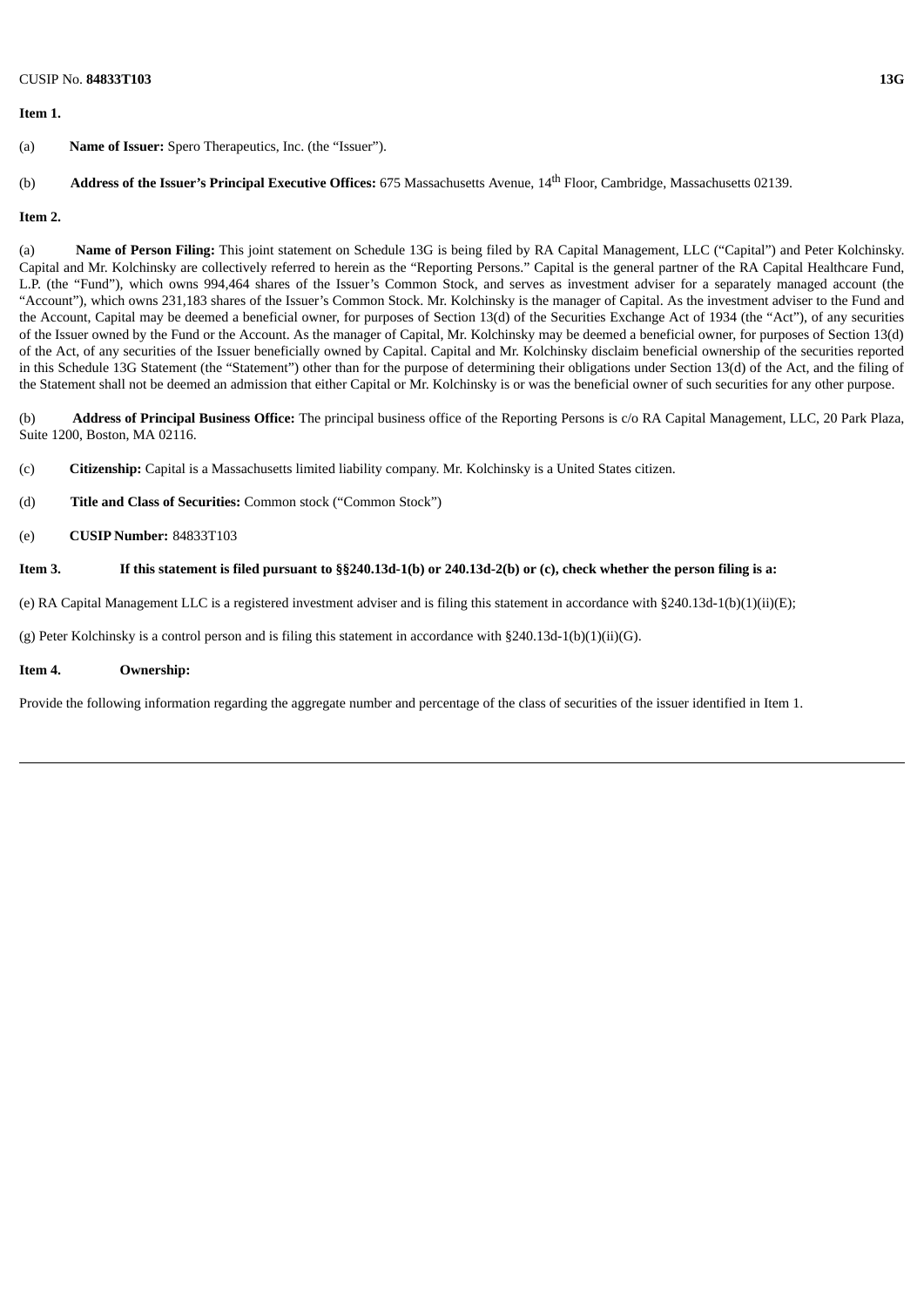# CUSIP No. **84833T103 13G**

| (a)             |       | Amount Beneficially Owned:<br>See the response(s) to Item 9 on the attached cover page(s).                                                                   |  |  |
|-----------------|-------|--------------------------------------------------------------------------------------------------------------------------------------------------------------|--|--|
| (b)             |       | Percent of Class:<br>See the response(s) to Item 11 on the attached cover page(s).                                                                           |  |  |
| (c)             |       | Number of shares as to which such person has:                                                                                                                |  |  |
|                 | (i)   | sole power to vote or to direct the vote:<br>See the response(s) to Item 5 on the attached cover page(s).                                                    |  |  |
|                 | (ii)  | shared power to vote or to direct the vote<br>See the response(s) to Item 6 on the attached cover page(s).                                                   |  |  |
|                 | (iii) | sole power to dispose or to direct the disposition of<br>See the response(s) to Item 7 on the attached cover page(s).                                        |  |  |
|                 | (iv)  | shared power to dispose or to direct the disposition of<br>See the response(s) to Item 8 on the attached cover page(s).                                      |  |  |
| Item 5.         |       | <b>Ownership of Five Percent or Less of a Class:</b>                                                                                                         |  |  |
| Not applicable. |       |                                                                                                                                                              |  |  |
| Item 6.         |       | <b>Ownership of More than Five Percent on Behalf of Another Person:</b>                                                                                      |  |  |
| Not applicable. |       |                                                                                                                                                              |  |  |
| Item 7.         |       | Identification and Classification of the Subsidiary Which Acquired the Security Being Reported on By the Parent Holding<br><b>Company or Control Person:</b> |  |  |
| Not applicable. |       |                                                                                                                                                              |  |  |
| Item 8.         |       | <b>Identification and Classification of Members of the Group:</b>                                                                                            |  |  |
| Not applicable. |       |                                                                                                                                                              |  |  |
| Item 9.         |       | <b>Notice of Dissolution of Group:</b>                                                                                                                       |  |  |
| Not applicable. |       |                                                                                                                                                              |  |  |
|                 |       |                                                                                                                                                              |  |  |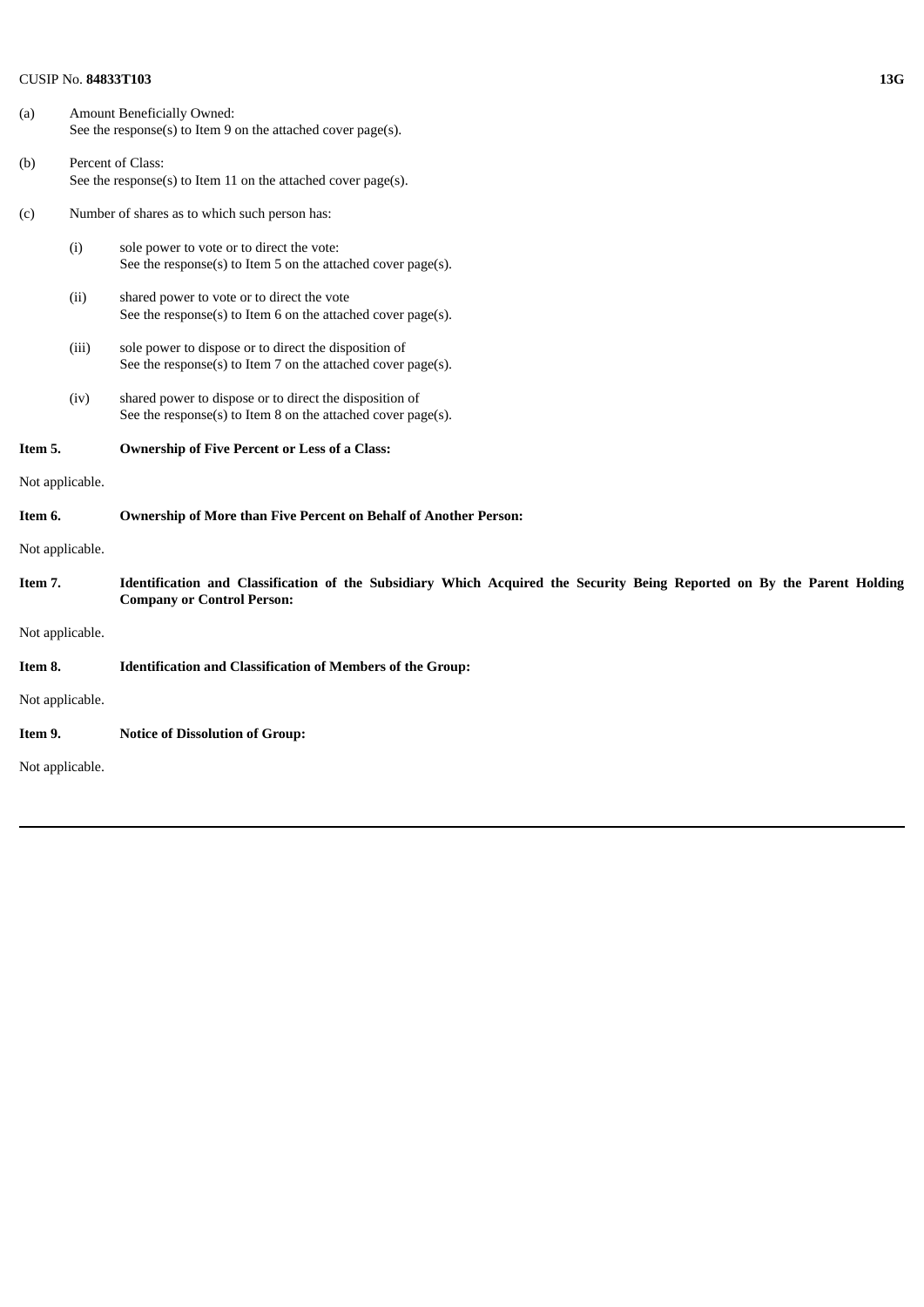# **Item 10. Certification:**

By signing below I hereby certify that, to the best of my knowledge and belief, the securities referred to above were not acquired and are not held for the purpose of or with the effect of changing or influencing the control of the issuer of the securities and were not acquired and are not held in connection with or as a participant in any transaction having that purpose or effect.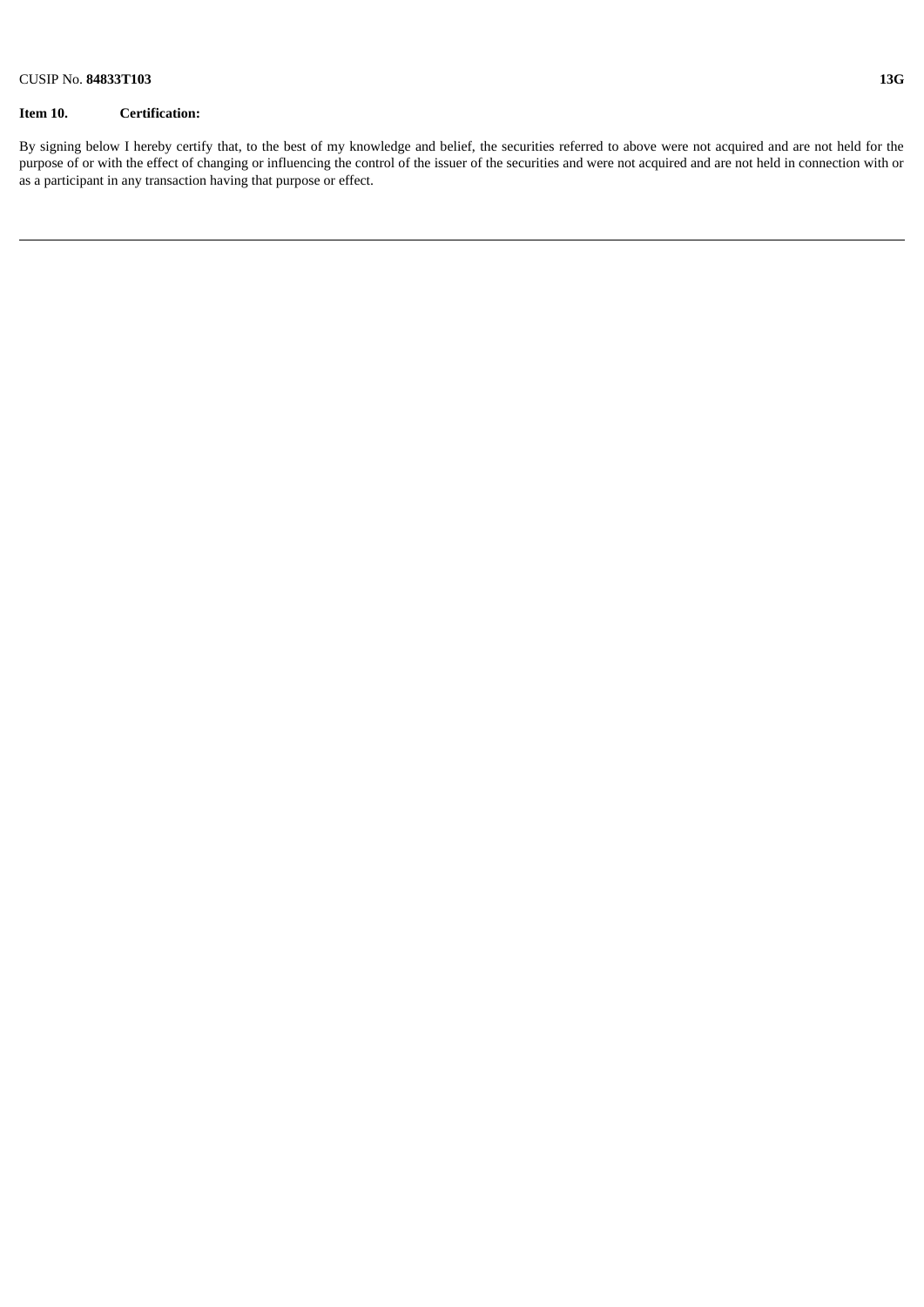#### **SIGNATURE**

After reasonable inquiry and to the best of my knowledge and belief, I certify that the information set forth in this statement is true, complete and correct.

DATE: February 14, 2018

RA CAPITAL MANAGEMENT, LLC

By: /s/ Peter Kolchinsky Peter Kolchinsky Authorized Signatory

PETER KOLCHINSKY

/s/ Peter Kolchinsky